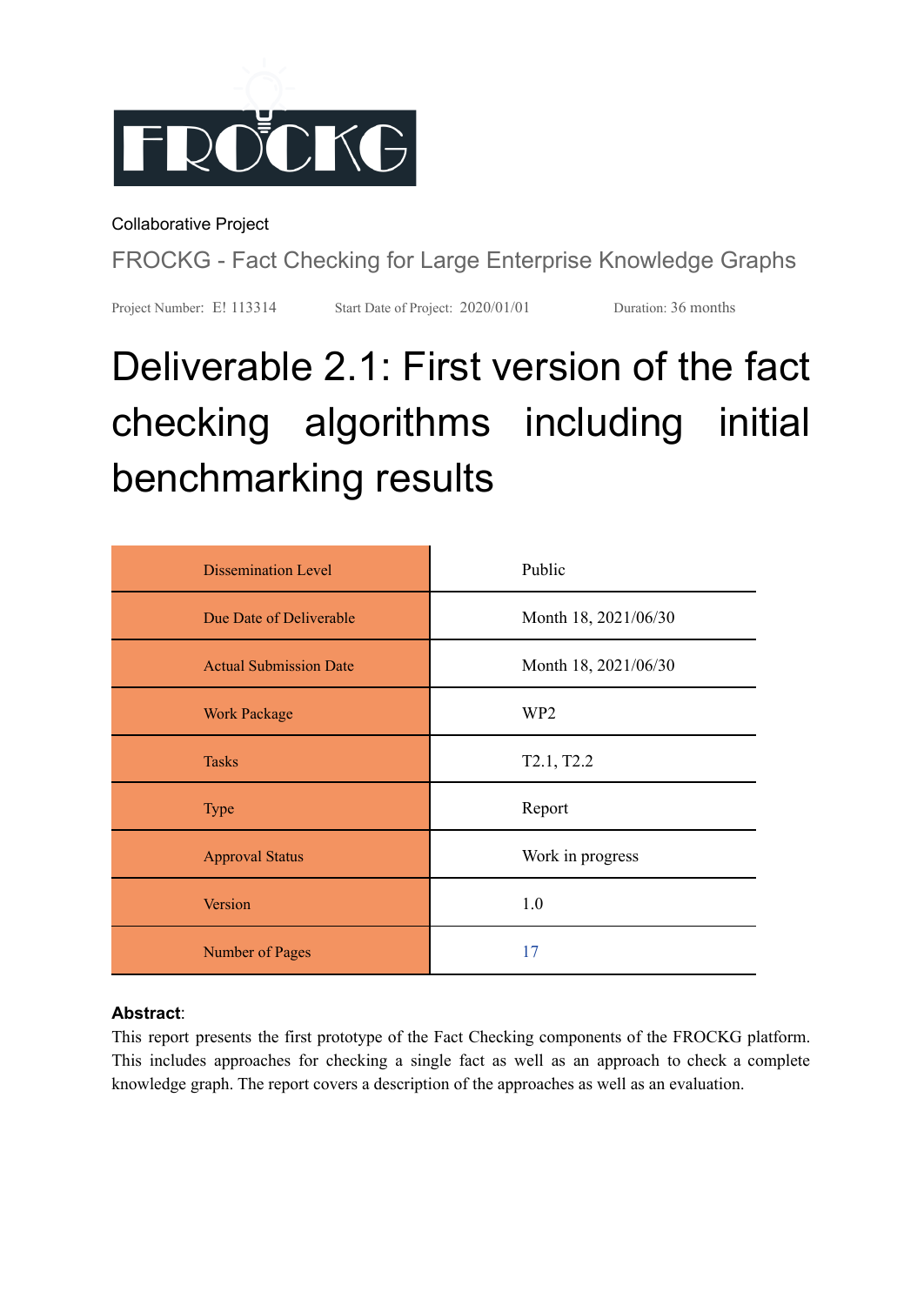

*The information in this document reflects only the author's views and Eurostars is not liable for any use that may be made of the information contained therein. The information in this document is provided "as is" without guarantee or warranty of any kind, express or implied, including but not limited to the fitness of the information for a particular purpose. The user thereof uses the information at his/ her sole risk and liability.*



### **History**

| <b>Version</b> | Date       | Reason                         | Revised by                     |
|----------------|------------|--------------------------------|--------------------------------|
| 0.1            | 2021/05/06 | final TOC                      | Michael Röder                  |
| 0.2            | 2021/05/20 | Drafted content                | Michael Röder, Farshad Afshari |
| 0.3            | 2021/06/09 | Evaluation<br>results<br>added | Farshad Afshari                |
| 0.4            | 2021/06/14 | First draft finished           | Michael Röder, Farshad Afshari |
| 1.0            | 2021/06/29 | Final version                  | Michael Röder, Farshad Afshari |

#### Author List

| Organization         | Name            | <b>Contact Information</b>       |
|----------------------|-----------------|----------------------------------|
| Paderborn University | Michael Röder   | michael.roeder@upb.de            |
| Paderborn University | Farshad Afshari | farshad.afshari@uni-paderborn.de |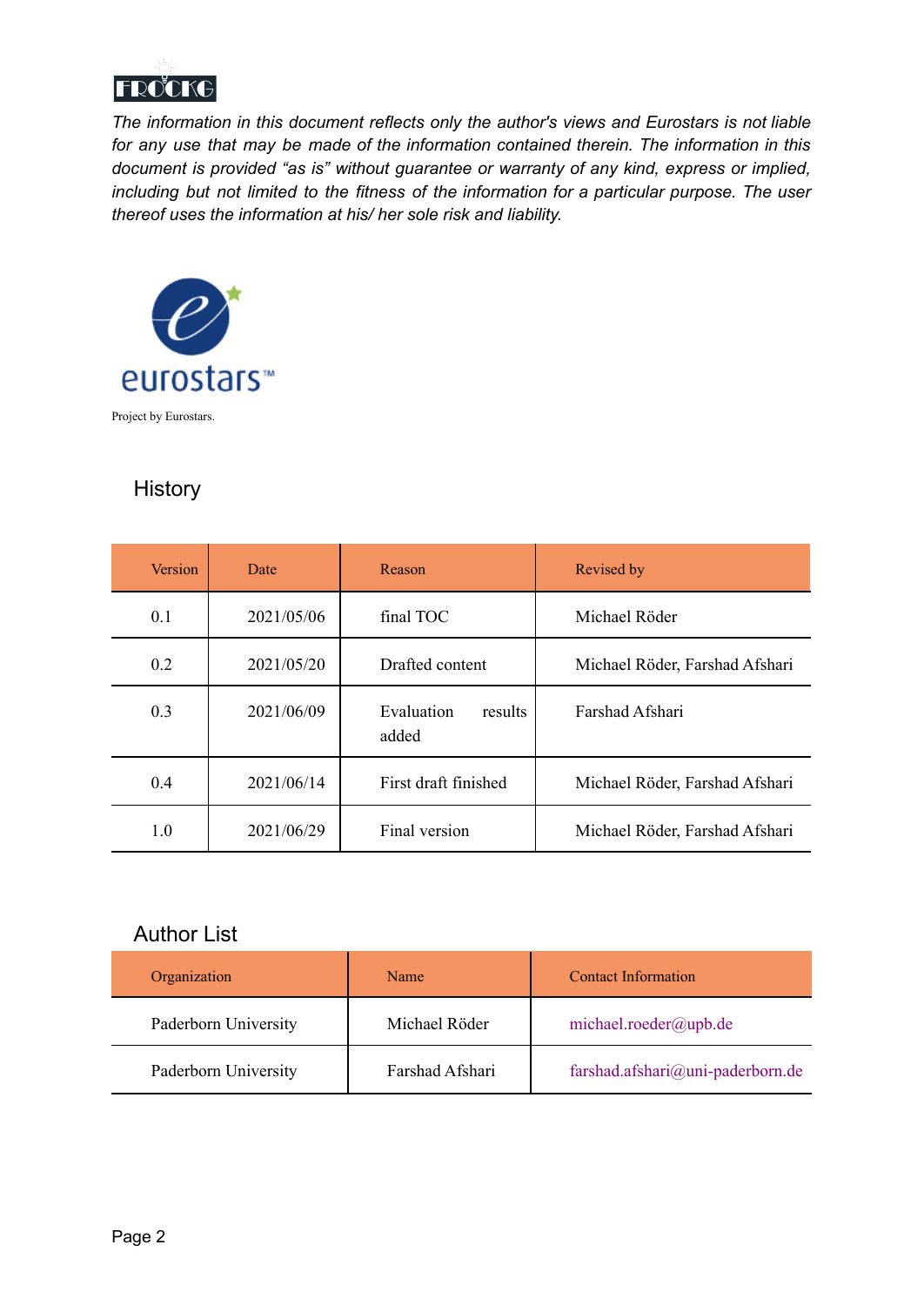

# **Contents**

| Introduction                           | 4              |
|----------------------------------------|----------------|
| <b>T2.1 Fact Checking single Facts</b> | 4              |
| <b>Text-based Fact Checking</b>        | $\overline{4}$ |
| Knowledge-Graph-based Fact Checking    | 5              |
| <b>COPAAL</b>                          | 6              |
| <b>ESTHER</b>                          | 6              |
| <b>Fact Checking Facade</b>            | $\overline{7}$ |
| Evaluation                             | $\overline{7}$ |
| <b>Datasets</b>                        | 7              |
| <b>Results</b>                         | 8              |
| <b>T2.2 Knowledge Graph Veracity</b>   | 10             |
| Approach                               | 10             |
| <b>Fact Selection</b>                  | 10             |
| <b>Fact Conversion</b>                 | 10             |
| <b>Fact Checking</b>                   | 10             |
| <b>Summary Generation</b>              | 11             |
| Evaluation                             | 11             |
| <b>Datasets</b>                        | 11             |
| <b>Results</b>                         | 11             |
| <b>Summary</b>                         | 14             |
| <b>References</b>                      | 14             |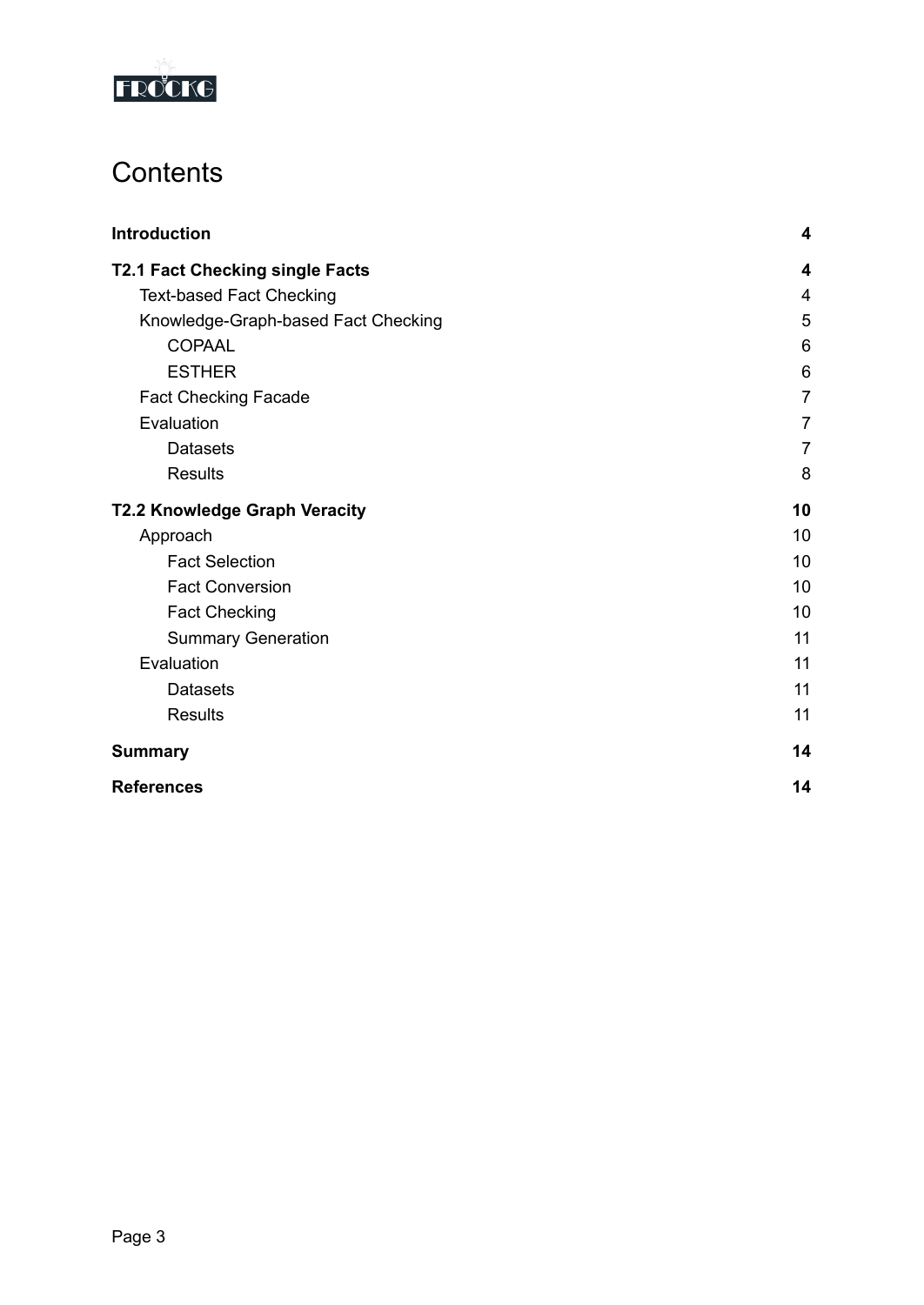

# <span id="page-3-0"></span>**Introduction**

The main goals of this work package are twofold. First, we develop an approach to compute the veracity of single facts based on both textual evidence and corroborating facts found in a reference knowledge graph. To achieve this goal, the consortium develops novel solutions based on supervised explainable machine learning algorithms (T2.1).

The second goal is to check not only single facts but a set of facts (ranging from small sub-graphs to large knowledge bases) for their veracity. A simple approach relying on the check of every single fact in the knowledge base is not feasible for large knowledge bases. Hence, we develop a framework to select a subset of the knowledge base. The facts within this subset are then checked for their veracity and used to approximate the total veracity (T2.2).

This deliverable describes the first prototypes that were implemented to achieve the aforementioned goals. The University Paderborn (UPB) leads the development. It should be mentioned that because of the pandemic situation the position of a researcher working for the FROCKG project at the UPB couldn't be staffed before mid of August 2020 while the project already started in January 2020. To ensure that this won't delay the project, the work package lead decided to focus on the main functionalities of the two prototypes. This ensures that the prototypes fulfill the requirements defined in D1.2 [14] and D1.3 [15], and are ready to be used by the other work package.

The next section describes the developments that have been done within T2.1. This includes a description of the different Fact Checking services and their evaluation. The third section describes the knowledge graph veracity framework that has been developed within T2.2, and its evaluation. The last section concludes the deliverable and briefly summarizes the remaining targets within the second work package.

# <span id="page-3-1"></span>T2.1 Fact Checking single Facts

The task of checking a single fact can be defined as follows: "Given a fact, compute the likelihood that the given fact is true" [11]. In the context of the FROCKG project, the facts originate from a knowledge base, i.e., they can be represented as a triple (s, p, o) with a subject s, a predicate p and an object o. The triple represents a relation between s and o. The type of relation is expressed by p. For example, the triple ("Barack Obama", "nationality", "United States of America") represents the fact that Barack Obama is a citizen of the United States of America. We will use this example throughout this section.

Fact Checking approaches for single facts of the form (s, p, o) can be separated into two groups—text-based approaches and knowöedge-graph-based approaches. The FROCKG project makes use of both approaches. Text-based approaches rely on a reference corpus and use it to identify evidence for the given fact. Knowledge-graph-based approaches use knowledge graphs to derive knowledge that either supports or refutes the given fact. The techniques used for that can rely on the identification of paths between the given subject and object that support or refute the triple. Other approaches mine graph patterns which are used as evidence. However, it has been shown that path-based approaches outperform the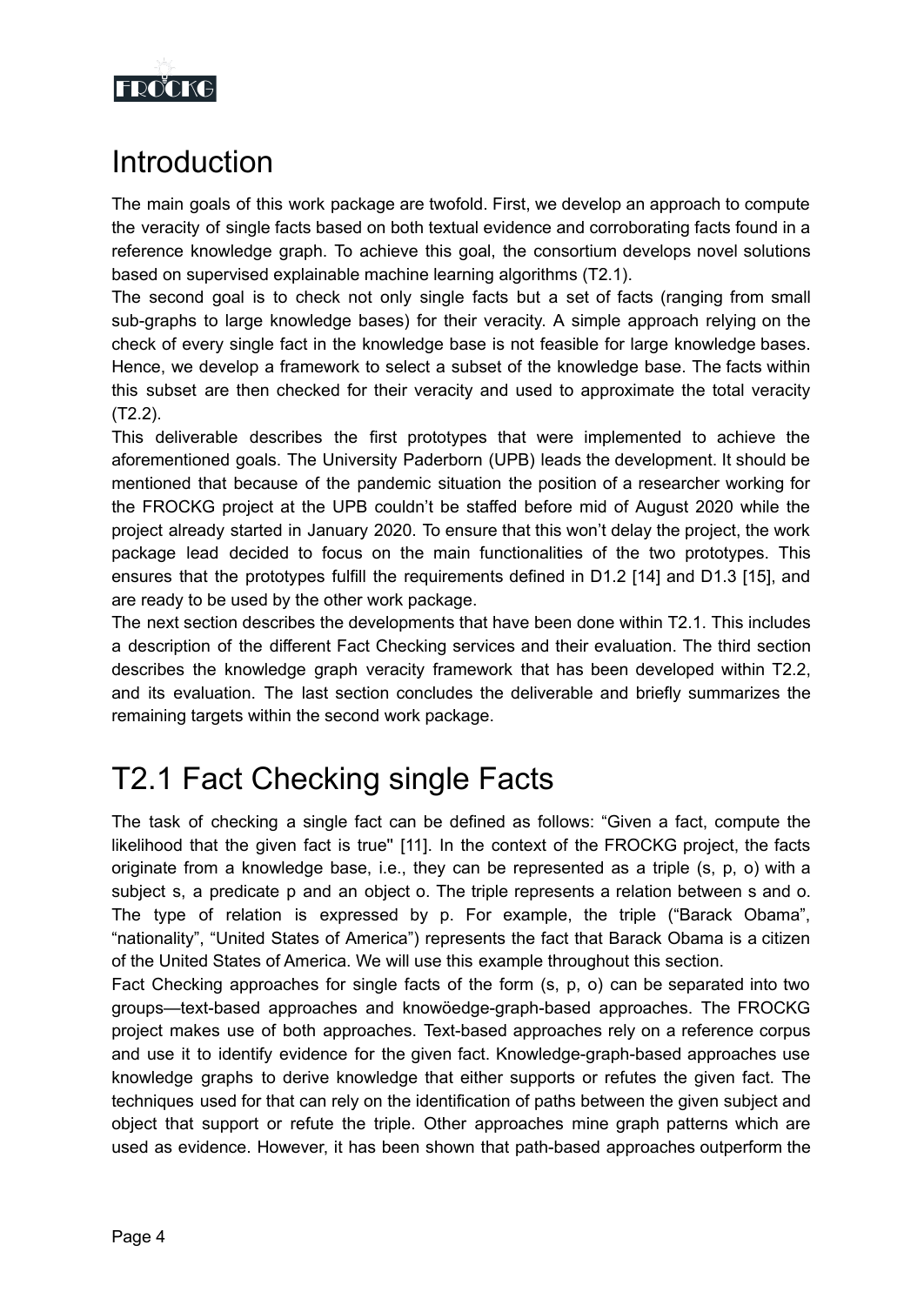

pattern-based approaches [11]. Hence, we prefer the path-based approaches when we work with knowledge graphs as reference knowledge graphs.

Within the FROCKG project, both groups of approaches are utilized. The interfaces of the FROCKG platform defined in D1.2 [14] have been defined in a way that one or several fact checking algorithms can be used. These algorithms are implemented as single services and are hidden using a facade.

Within T2.1, two services—a text-based and a knowledge-graph-based approach, respectively—are developed. Both are integrated into the facade service which will be the main service used by other components of the FROCKG platform.

### <span id="page-4-0"></span>Text-based Fact Checking

A text-based Fact Checking approach relies on a reference corpus to search for pieces of evidence that support the given fact. For the FROCKG platform, we decided to use the state-of-the-art approach FactCheck [1].

FactCheck uses a local corpus by utilizing Elasticsearch<sup>1</sup> to index the documents of the corpus. When it is used to check a given fact, the fact is transformed into keyword queries. For the running example, the following queries could be generated:

> *"Barack Obama nationality United States of America" "Barack Hussein Obama II nationality U.S.A." "Barack Obama born in United States"*

> > *...*

For generating queries, information about the three parts of a fact are combined. This includes the different labels of the subject and object as well as different formulations for the predicate. In the example above, FactCheck already knows that the nationality property is closely bound to the place of birth. Hence, the generated queries include this information. These queries are used to search for relevant documents in the reference corpus. The retrieved documents are further analysed in two ways. First, parts of the text in which the searched keywords occur are extracted. In our running example, these pieces of text could look as follows:

*"During Obama's terms in office, the United States' reputation abroad, as well as the American economy, significantly improved."*

*"Obama was born in Honolulu (U.S.A.)."*

Each extracted piece of text is deeply analysed and rated by a machine learning algorithm with respect to its quality. This includes the distance between the subject and the object of the given fact within the extracted text. In contrast to previous approaches (e.g., Gerber et al. [12]), FactCheck additionally makes use of the sentence structure instead of relying on simple string matching algorithms. In the example above, the analysis would reveal that Obama and the United States are not well connected within the text although their distance

<sup>1</sup> https://www.elastic.co/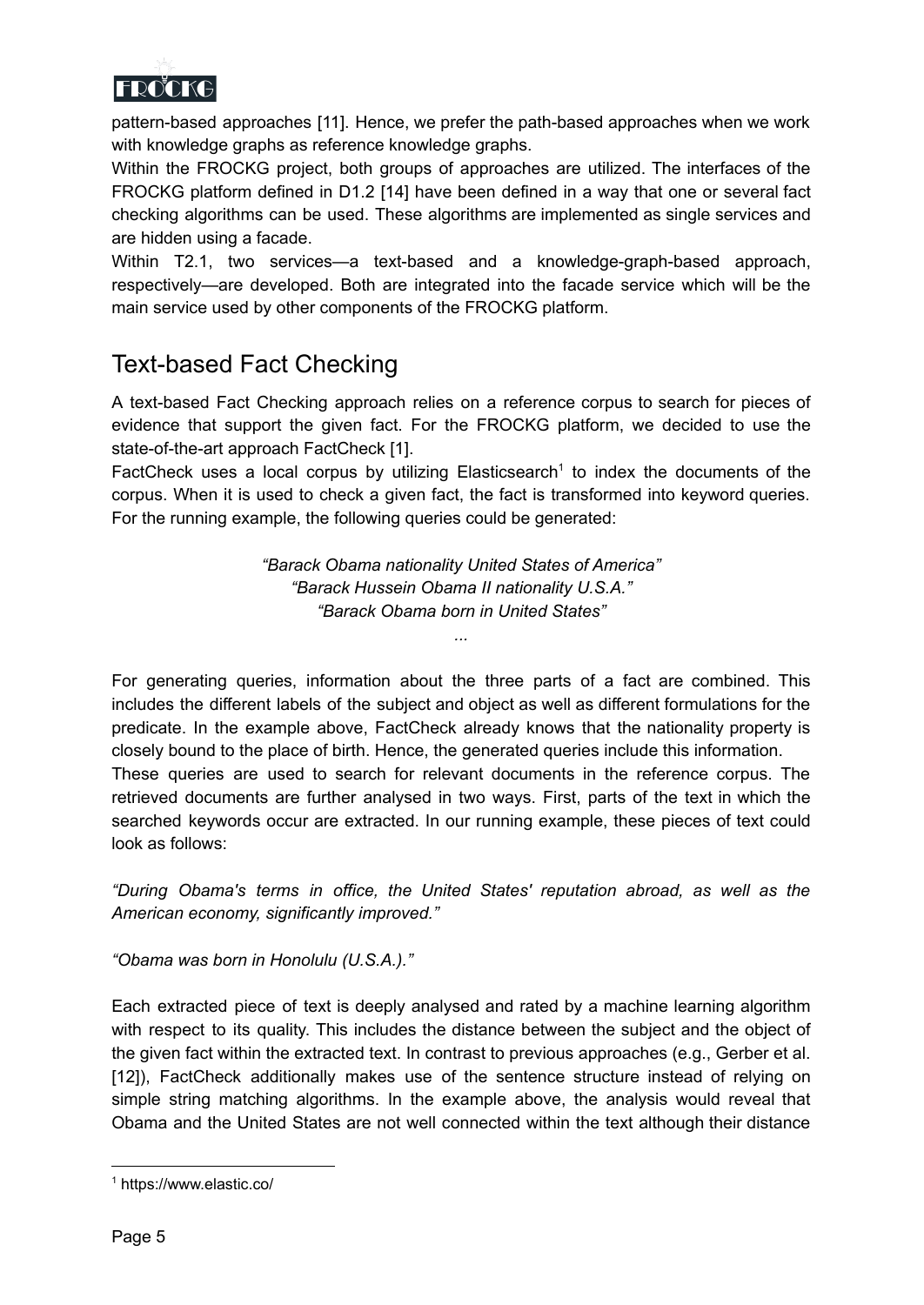

is small. In the second piece of text, the two terms are connected via a verb that represents the predicate FactCheck searched for. Hence, the second piece of text would receive a better score by the machine learning model.

A second analysis that is run by FactCheck is the measurement of trustworthiness of the identified documents. To this end, FactCheck relies on the trust model presented by Nakamura et al. [13]. It uses articles that describe the subject and object (Nakamura et al. [13] suggest Wikipedia articles) and compares the content of the articles with the content of the retrieved document. This ensures that documents with a high topical overlap with the subject or object article get a higher trust score than documents with a different topic.

In its final step, FactCheck relies on a trained classifier that uses all identified pieces of evidence to decide whether the given fact is true or false. The result is a truth value that is returned as result.

We adapted the open-source implementation to the needs of the platform. This included several changes:<sup>2</sup>

- FactCheck has been mainly used for checking facts of the DBpedia. We removed this dependency and generalized its workflow to work with facts of any knowledge base.
- FactCheck solely returned the truth value. However, since the explanation of the Fact Checking process is of central importance for the FROCKG platform, we extended the service API of FactCheck according to D1.2 [14] to return the identified pieces of evidence and their detailed scores. This additional information is crucial for the implementation of the generation of explanations in WP3 of the FROCKG project.
- We created a Docker image to integrate the service into the FROCKG platform.
- We set up an environment that eases the evaluation of FactCheck's performance based on a given benchmark dataset. This allows an easier adaptation of FactCheck's configuration based on a given dataset.
- We extended a module within FactCheck that allows an easier configuration of additional property verbalizations. FactCheck mainly relied on pregenerated patterns to generate more diverse queries (e.g., "nationality" led to the usage of "born in" in the example above). Since these patterns won't be available for all RDF properties that will be used within the FROCKG project, we assured that manually created patterns can be added easily.

### <span id="page-5-0"></span>Knowledge-Graph-based Fact Checking

A knowledge-graph-based Fact Checking approach makes use of structured information of a reference knowledge graph to identify pieces of evidence that support or refute the given fact. To enhance the performance of the Fact Checking service implemented in the FROCKG platform, we decided to offer the usage of such a Fact Checking algorithm in addition to the text-based Fact Checking. To this end, we utilized the open-source approach COPAAL [11] and extended it to implement a reliable service that can be used in the platform. In addition, we extended its path search approach by implementing ESTHER—a search for corroborative paths that relies on knowledge graph embedding spaces. Both are described in more detail in the following.

<sup>&</sup>lt;sup>2</sup> The changes are open-source and can be found at <https://github.com/dice-group/FactCheck>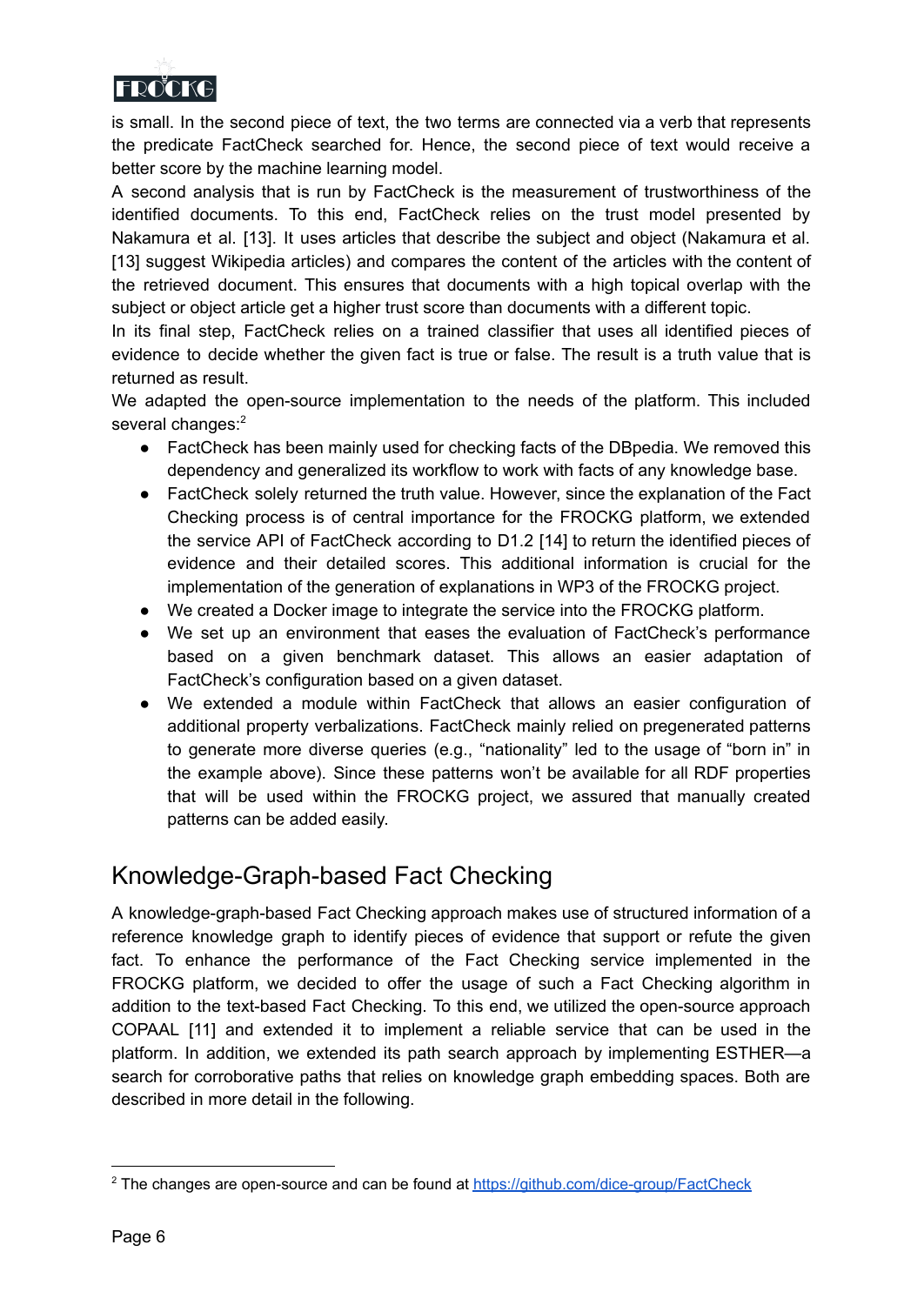

#### <span id="page-6-0"></span>**COPAAL**

COPAAL [11] is an open-source knowledge-graph-based Fact Checking algorithm. For a given fact, COPAAL searches for paths between the subject and object of the fact within the reference knowledge graph. Figure 1 shows some paths between the resources representing Barack Obama and the United States of America for our example. It can be seen that the paths can have different lengths (2 or 3 triples in the figure).



**Figure 1**: The fact that should be checked (the dotted line) and additional paths between the resources Barack Obama and the United States of America extracted from the DBpedia.

These paths are scored whether they corroborate the existence of the fact using an NPMI-based heuristic. To make COPAAL applicable for the FROCKG platform, we extended the existing implementation in the following ways: $3$ 

- We identified several problems in the existing prototypical implementation of COPAAL. We changed the structure of the project to make it extendible for future changes. During this project, several flaws have been fixed, e.g., the new implementation is able to rely on paths with an arbitrary size while the original implementation was limited to paths of the size 2.
- COPAAL makes use of domain and range information of the given fact's predicate. However, such information is not available for all RDF predicates.
- The summarization of the scores for the paths to form a final truth value for the given fact has been improved.
- We added the possibility to rely on exact counts instead of the heuristics suggested by Syed et al. [11]. This can be very helpful in scenarios in which the heuristic leads to bad results and the size of the graph allows the determination of the exact number of connected pairs.
- We created a Docker image to integrate the service into the FROCKG platform.

<sup>&</sup>lt;sup>3</sup> The changes are open-source and can be found at <https://github.com/dice-group/COPAAL>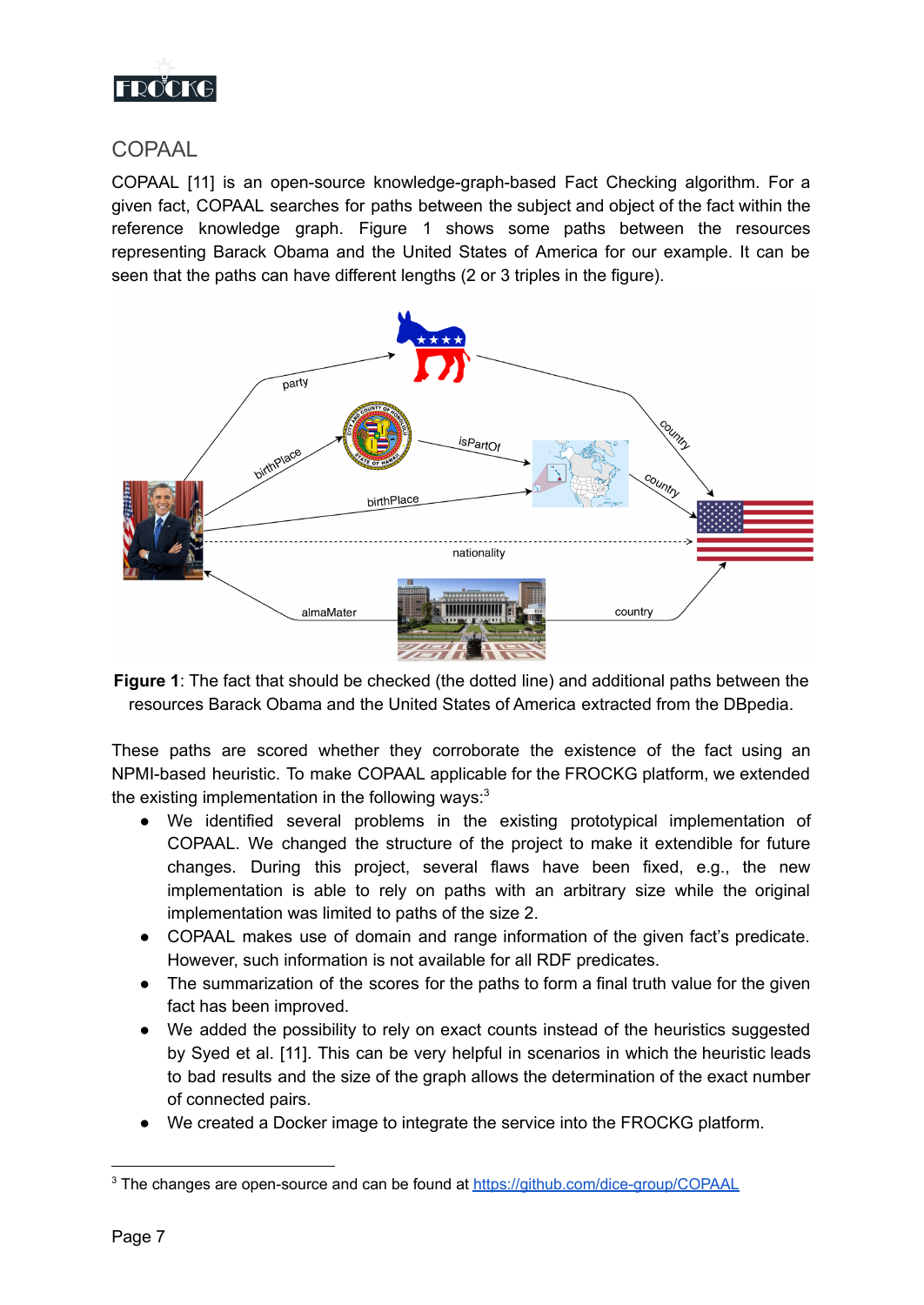

#### <span id="page-7-0"></span>ESTHER

We extended the concept of the search for corroborative paths, i.e., the search implemented in COPAAL, to knowledge graph embedding spaces. Instead of the costly search within the knowledge graph based on individual given facts, ESTHER searches for corroborative paths within a knowledge graph embedding space. For a given property, ESTHER applies an A<sup>\*</sup> search algorithm to generate candidates for corroborative paths. Identified paths are scored similar to the paths identified by COPAAL. Paths with a high score are stored for later reusage.

An advantage of ESTHER is that the search for corroborative paths can be applied as a preprocessing step. For checking a given fact, the algorithm is reduced to check the existence of the previously identified corroborative paths between the fact's subject and object. This reduces the runtime to check single facts.

ESTHER is integrated into the FROCKG platform by extending the COPAAL service to make use of both path search approaches—the original COPAAL search algorithm and the ESTHER algorithm—to identify corroborative paths. 4

### <span id="page-7-1"></span>Fact Checking Facade

Following D1.2 [14], the FROCKG platform provides a Fact Checking facade service. This facade ensures that the usage of the Fact Checking components is eased by providing a single service that encapsulates all functionalities. This facade service includes the following functionalities: 5

- Given a fact to check, it calls one or several Fact Checking services. Both types of Fact Checking services are integrated, i.e., text-based as well as knowledge-graph-based Fact Checking services.
- If multiple services are available, their results are merged. In the current version, the maximum score is used, i.e., if one of the services returns a high truth value for the given fact this value will be returned.
- The facade handles the pieces of evidence returned by the services and forwards them to the integrated explanation component which is developed with WP3. The result (i.e., the explanation of the Fact Checking) is added to the Fact Checking result that is sent to the user.
- In addition to an API to check the fact, it contains an API endpoint that returns the human-readable result of the fact and the explanation.

### <span id="page-7-2"></span>Evaluation

For our evaluation we focus on the evaluation of FactCheck, COPAAL and the facade service. In a second experiment, we evaluated ESTHER.

<sup>4</sup> The source code is open-source and available at <https://github.com/dice-group/esther>

<sup>&</sup>lt;sup>5</sup> The source code is open-source and available at <https://github.com/dice-group/FROCKG>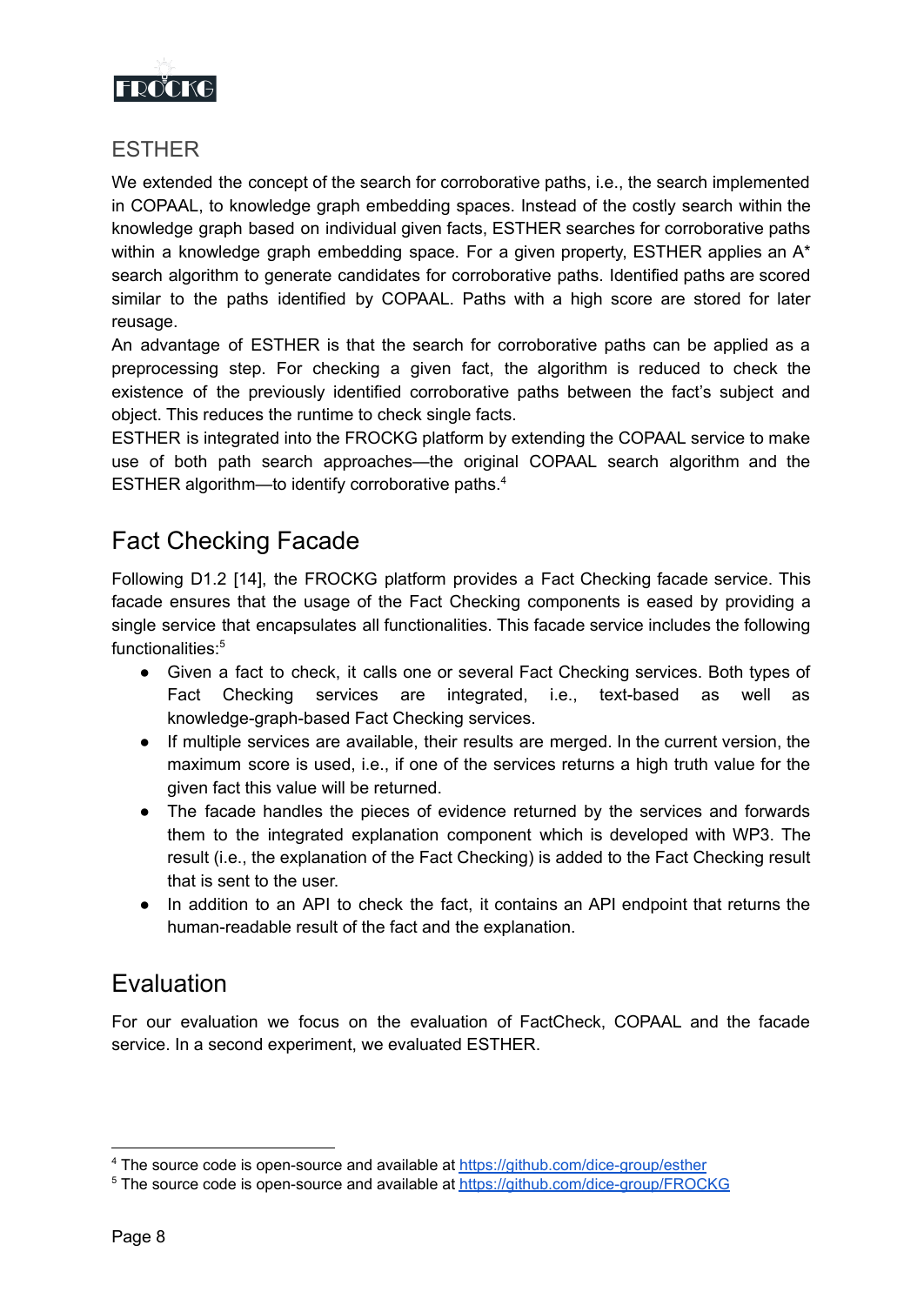

#### <span id="page-8-0"></span>**Datasets**

For the first experiment, we use the FactBench dataset created by Gerber et al. [12]. We use the property subset, since it is known to be the hardest dataset within FactBench. The dataset comprises 750 true and 750 false facts. The true facts are gathered from DBpedia while the false facts are generated. The generation is done by randomly choosing a triple  $(s,p,o)$  and replacing the property with p' to form the false fact  $(s,p',o)$ . During that, it is ensured that the domain and range restrictions of p' are fulfilled [12].

For the second experiment, we use the datasets FB15k-237 and WN18RR. Both datasets come with a small knowledge graph and a set of true facts. The main features of the datasets are listed in Table 1. We randomly generated wrong facts as suggested by Gerber et al. [12]. We configure ESTHER to work with three different embedding algorithms: TransE [17], RotatE [18] and DensE [19]. In the experiment, we compare ESTHER to 10 other graph-based approaches. In the first run, we benchmark all 11 approaches on their own. In the second run, we combine each approach with ESTHER using a decision tree. Since this transforms the approach into a supervised approach, we use a 10 fold cross validation.

|                | FB15k-237 | WN18RR |
|----------------|-----------|--------|
| Entities       | 14541     | 40943  |
| Relations      | 237       | 11     |
| <b>Triples</b> | 289650    | 89869  |
| True facts     | 750       | 750    |

**Table 1**: Features of the two datasets used for evaluating ESTHER.

#### <span id="page-8-1"></span>**Results**

We measure the performance of a Fact Checking approach using the area under the receiver operating characteristic curve (AUC-ROC) [1]. We report the results of experiment 1 in Table  $2.6$  It can be seen that different configurations of COPAAL lead to a different performance. This shows that for the use cases of the FROCKG project different configurations of COPAAL should be tested as a single configuration may not always

<sup>&</sup>lt;sup>6</sup> The experiment have been run on GERBIL and are available at <http://w3id.org/gerbil/kbc/experiment?id=202106040005>, <http://w3id.org/gerbil/kbc/experiment?id=202106040001>, <http://w3id.org/gerbil/kbc/experiment?id=202106040002>, <http://w3id.org/gerbil/kbc/experiment?id=202106040003>, <http://w3id.org/gerbil/kbc/experiment?id=202106100001>, <http://w3id.org/gerbil/kbc/experiment?id=202106040009>, <http://w3id.org/gerbil/kbc/experiment?id=202106040007>, <http://w3id.org/gerbil/kbc/experiment?id=202106040010>, <http://w3id.org/gerbil/kbc/experiment?id=202106100003>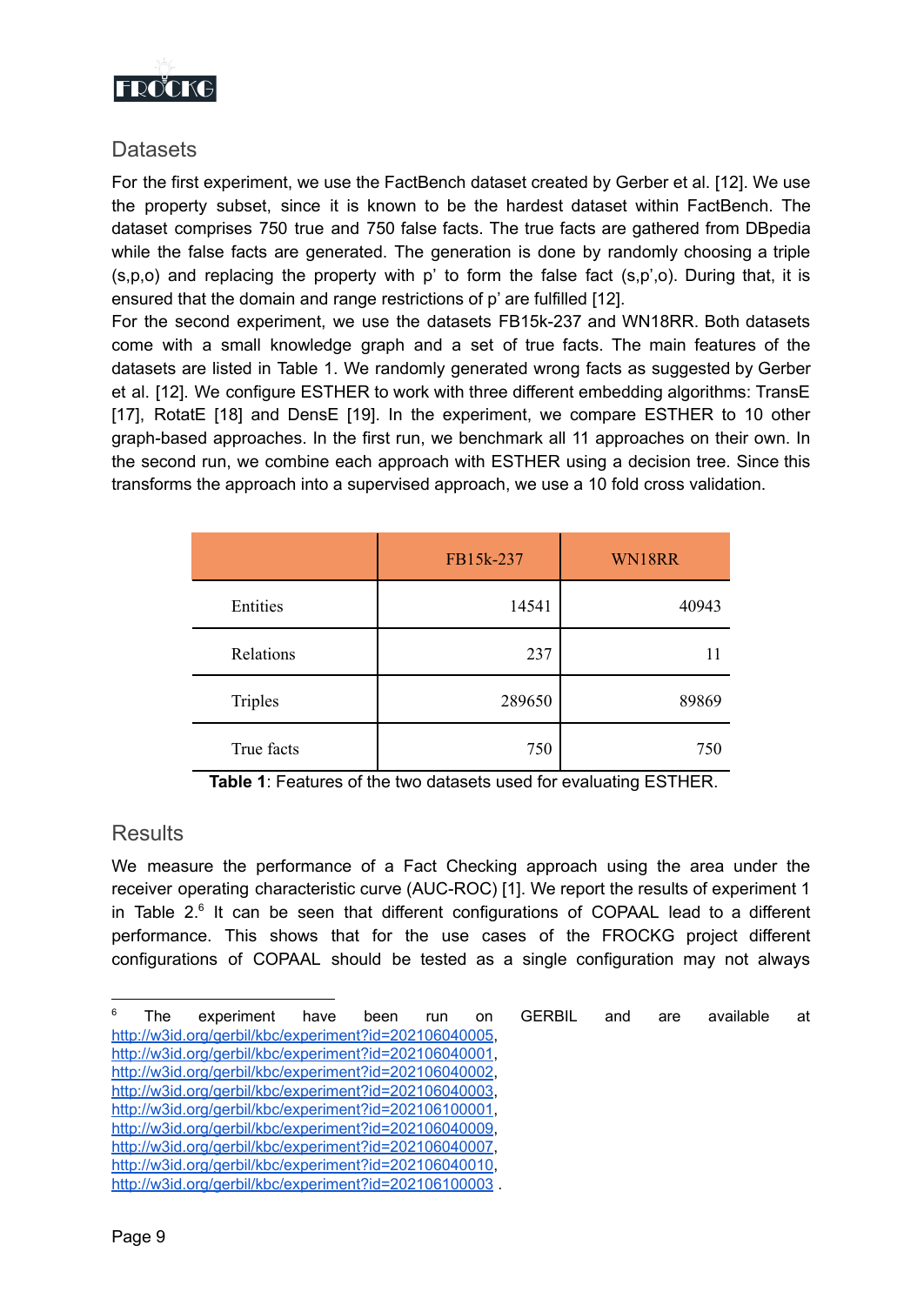

perform best. The best performing configuration for FactBench's property subset defines the maximum path length to be 3 and uses virtual types. The results show that at least in this experiment longer paths lead to lower results. This is surprising since more information should lead to better results. However, we see it as a hint that these results point to further improvements that can be achieved within the months.

FactCheck achieves a lower AUC-ROC value than the best COPAAL configuration. However, the results of the Facade are all better than their corresponding COPAAL instances. Hence, we can conclude that FactCheck and COPAAL have different views on the given facts and that their combination leads to better results.

| Approach              | AUC-ROC |
|-----------------------|---------|
| COPAAL (length 2)     | 0.6331  |
| COPAAL (length 3)     | 0.4806  |
| COPAAL (length 2, vt) | 0.6112  |
| COPAAL (length 3, vt) | 0.6441  |
| FactCheck             | 0.5872  |
| Facade (length 2)     | 0.6896  |
| Facade (length 3)     | 0.5702  |
| Facade (length 2, vt) | 0.6706  |
| Facade (length 3, vt) | 0.6988  |

**Table 2**: AUC-ROC results for COPAAL, FactCheck and the Facade on FactBench's property subset. Higher values are better.

We tested different configurations of ESTHER. The approach achieved an AUC-ROC of 83.07 for FB15k-237 when using RotatE embeddings and 77.55 on WN18RR with TransE embeddings. Table 3 shows that ESTHER achieves a better performance than most other approaches. However, some approaches (especially KS) perform better. However, ESTHER was able to improve the performance of all other approaches by 20% on average as shown in Table 3.

|          | Approach only |        | With ESTHER |        |
|----------|---------------|--------|-------------|--------|
| Approach | FB15k-237     | WN18RR | FB15k-237   | WN18RR |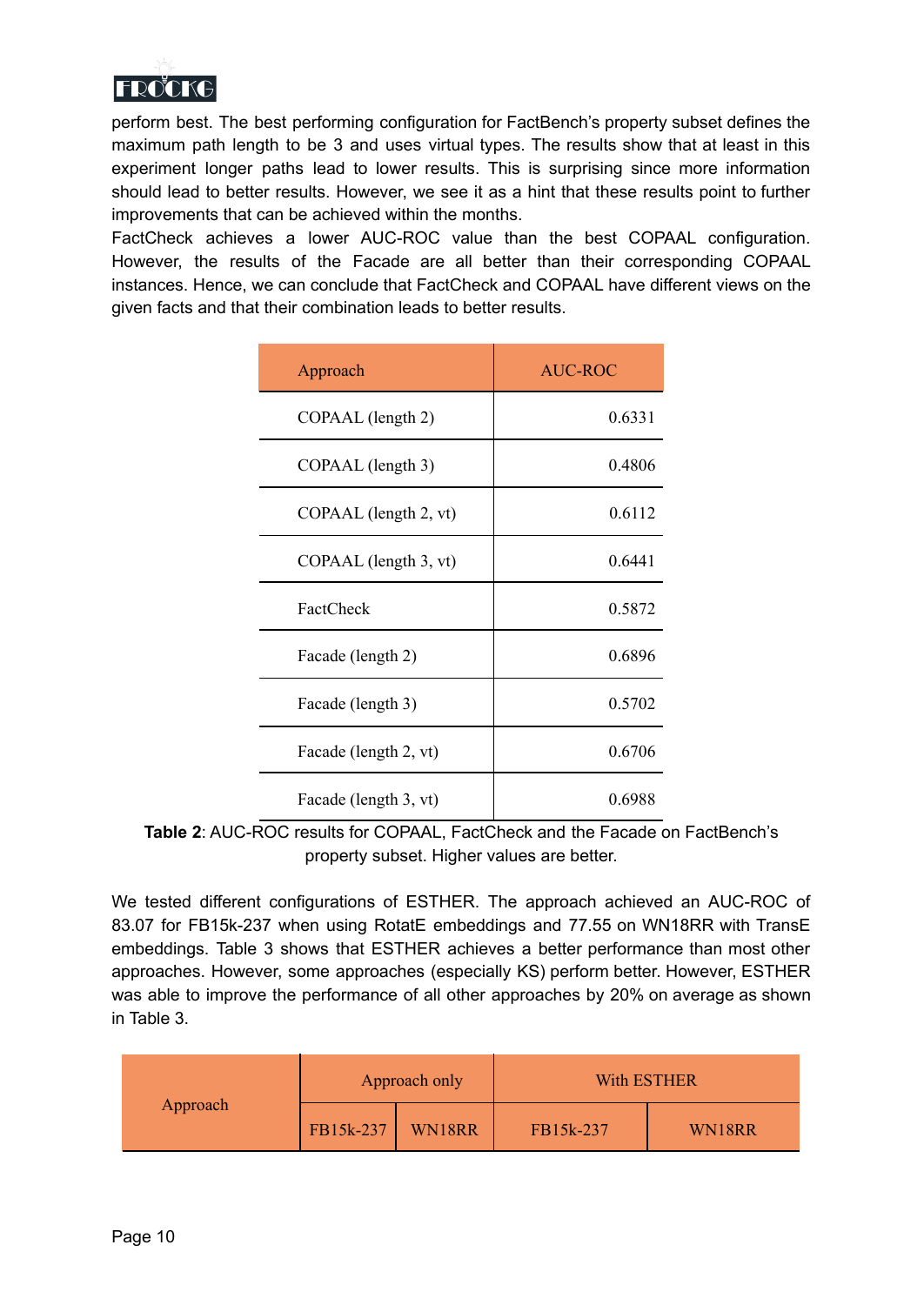

| COPAAL <sup>[1]</sup>  | 77.42 | 68.11 | $87.12 (+9.70)$  | $79.38 (+11.27)$ |
|------------------------|-------|-------|------------------|------------------|
|                        |       |       |                  |                  |
| KS[2]                  | 87.59 | 86.44 | $89.97 (+2.38)$  | $94.92 (+8.48)$  |
| Katz $\lceil 3 \rceil$ | 82.8  | 69.96 | $86.30 (+3.50)$  | $86.22 (+16.26)$ |
| Pathent [4]            | 73.46 | 79.98 | $84.75 (+11.29)$ | $86.94 (+6.96)$  |
| Simrank [5]            | 40.07 | 44.15 | $81.60 (+41.53)$ | $82.47 (+38.32)$ |
| Adamic Adar [6]        | 72.12 | 59.86 | $85.36 (+13.24)$ | $84.22 (+24.36)$ |
| Jaccard [7]            | 38.56 | 42.34 | $82.91 (+44.35)$ | $87.18 (+44.84)$ |
| Degree Product [8]     | 77.11 | 65.57 | $83.28 (+6.17)$  | $87.43 (+21.86)$ |
| PredPath [9]           | 69.87 | 80.2  | $83.76 (+13.89)$ | $82.20 (+2.00)$  |
| <b>PRA</b> [10]        | 8.53  | 71.8  | $97.44 (+88.91)$ | $75.35 (+3.55)$  |

**Table 3**: AUC-ROC values achieved by different approaches with and without ESTHER. The values in parentheses show the difference. Higher values are better.

# <span id="page-10-0"></span>T2.2 Knowledge Graph Veracity

The goal of the T2.2 is the development of an algorithm that can measure the veracity of a given knowledge graph.

### Approach

Given the size of knowledge graphs, it is impracticable to check every single fact. Hence, developing an algorithm that approximates the overall veracity of a knowledge graph by checking only a small portion of the graph is needed.

In the first part of this task, we started by defining a framework that comprises the following steps:

- 1. Fact selection
- 2. Fact conversion
- 3. Fact Checking
- 4. Summary generation

In the following, the single steps will be explained in more detail.<sup>7</sup>

<sup>7</sup> The implementation of the framework is open-source and can be found at <https://github.com/dice-group/KGV>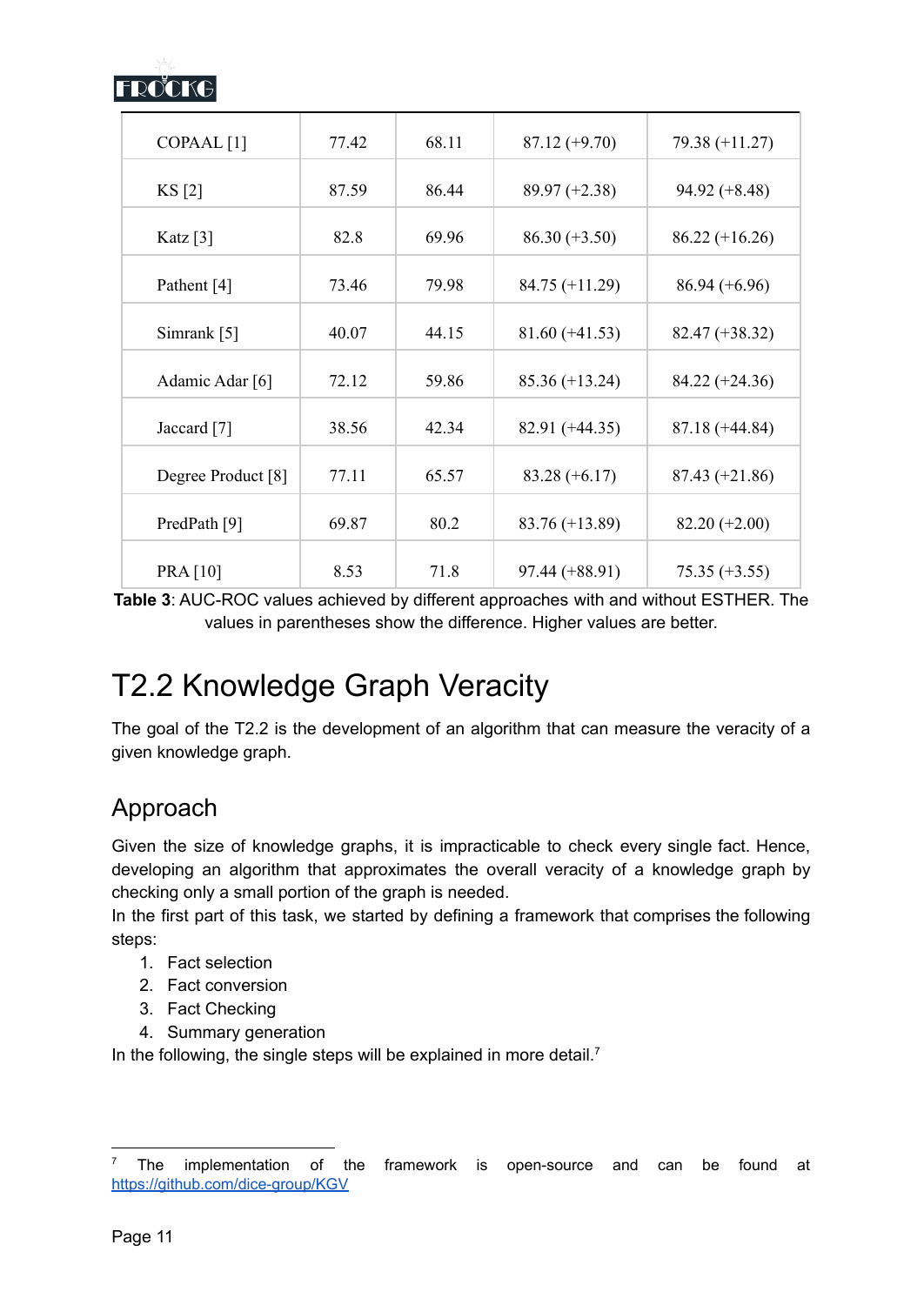

#### <span id="page-11-1"></span>Fact Selection

The goal of this first step is to select a subset of triples. This is necessary since not all triples of a graph can be checked within a reasonable amount of time. The set of triples should be representative for the graph. There are several methods to select such a subset. However, since the focus of the first part of the project was to implement the framework itself, we focussed on a baseline method: the random selection of triples. We relied on an even distribution, i.e., each triple had the same chance to be chosen.

#### <span id="page-11-2"></span>Fact Conversion

As described in the previous sections, Fact Checking algorithms typically rely on reference knowledge. This reference knowledge can be textual knowledge or structured knowledge. In the latter case, the knowledge graph could be checked with itself as reference. However, in many situations, it makes sense to use another knowledge graph as reference. To this end, it is necessary to convert the chosen facts into facts that match the URIs in the reference knowledge base.

#### <span id="page-11-3"></span>Fact Checking

This step uses the Fact Checking services that are developed within T2.1. The result of this step is a veracity value for each fact.

#### <span id="page-11-4"></span>Summary Generation

The last step comprises the generation of a summary that describes the overall veracity of the knowledge base. To this end, a final score is generated based on the calculated veracity scores. In our current implementation, we rely on the accuracy of the knowledge graph, i.e., the percentage of true facts. To this end, we define a threshold  $\theta$  and count the number of facts that have a veracity value that is larger than  $\theta$ .

#### <span id="page-11-0"></span>Evaluation

For the evaluation, we use the Facade service with COPAAL and FactCheck as Fact Checking services. We evaluate our knowledge graph veracity approach by using a knowledge graph that should be checked and a reference knowledge graph that is used to evaluate single triples.

#### <span id="page-11-5"></span>**Datasets**

We use YAGO 3.0 [16] because it already has been checked by humans in a similar setup. They manually checked 2014 facts and calculated the accuracy as explained above. The manual tests show that YAGO 3.0 has an accuracy of 98.0%.<sup>8</sup>

**8** 

[https://www.mpi-inf.mpg.de/departments/databases-and-information-systems/research/yago-naga/yag](https://www.mpi-inf.mpg.de/departments/databases-and-information-systems/research/yago-naga/yago/statistics/) [o/statistics/](https://www.mpi-inf.mpg.de/departments/databases-and-information-systems/research/yago-naga/yago/statistics/)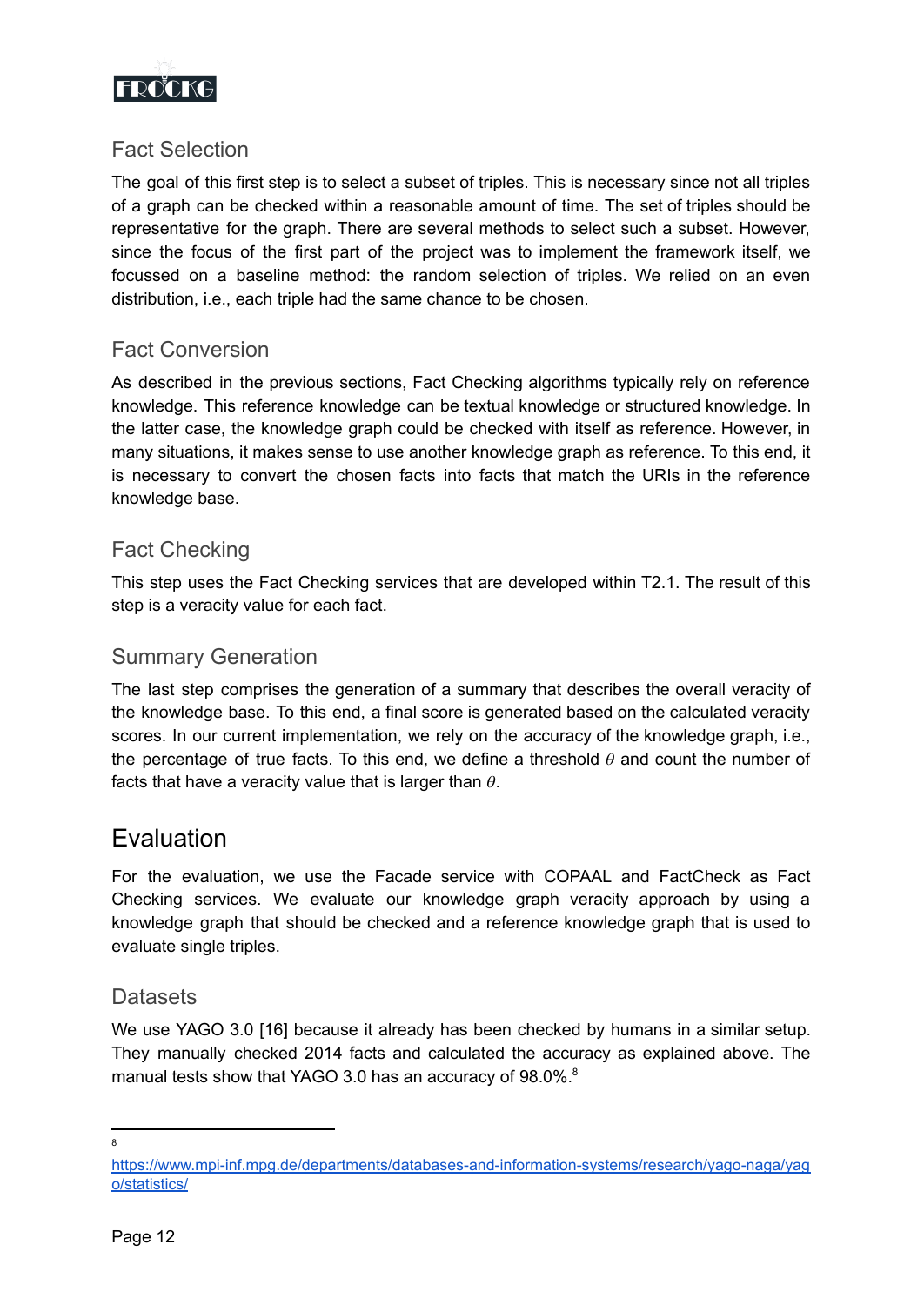

We use DBpedia as a reference dataset and Wikipedia as a reference corpus. For the fact conversion, we created a mapping from Yago properties to DBpedia properties. The entities are already linked with owl:sameAs links.

#### <span id="page-12-0"></span>**Results**

We sampled 1000 facts from the YAGO 3.0 dataset. The Fact Conversion step matched 993 facts to the DBpedia. 7 facts couldn't be matched.

The calculated accuracy of the YAGO knowledge graph is shown in Table 4. The Facade service gives the best result when COPAAL is configured to use paths with the length 2 and virtual types.

| Approach              | Accuracy |
|-----------------------|----------|
| COPAAL (length 2)     | 28.90%   |
| COPAAL (length 3)     | 26.59%   |
| COPAAL (length 2, vt) | 38.87%   |
| COPAAL (length 3, vt) | 32.83%   |
| FactCheck             | 19.54%   |
| Facade (length 2)     | 38.67%   |
| Facade (length 3)     | 36.66%   |
| Facade (length 2, vt) | 47.33%   |
| Facade (length 3, vt) | 41.89%   |

**Table 4**: calculated accuracy of Yago 3.0 according to the Fact Checking pipeline. Values closer to the expected accuracy of 98% are better.

Table 5 lists the detailed results for the single properties. Some properties lead to a low accuracy value compared to the results of the manual check. The gender property as well as the hasWebsite property are object properties in YAGO while they are datatype properties in DBpedia. COPAAL is built to check facts with object properties and, hence, is not able to find any evidence for this kind of fact. At the same time, FactCheck could not find textual evidence for the most facts with these properties.

| Property | <b>Checked Facts</b> | Accuracy $(\% )$ | Gold Standard (%) |
|----------|----------------------|------------------|-------------------|
| location | 336                  | 57.74            | 100.00            |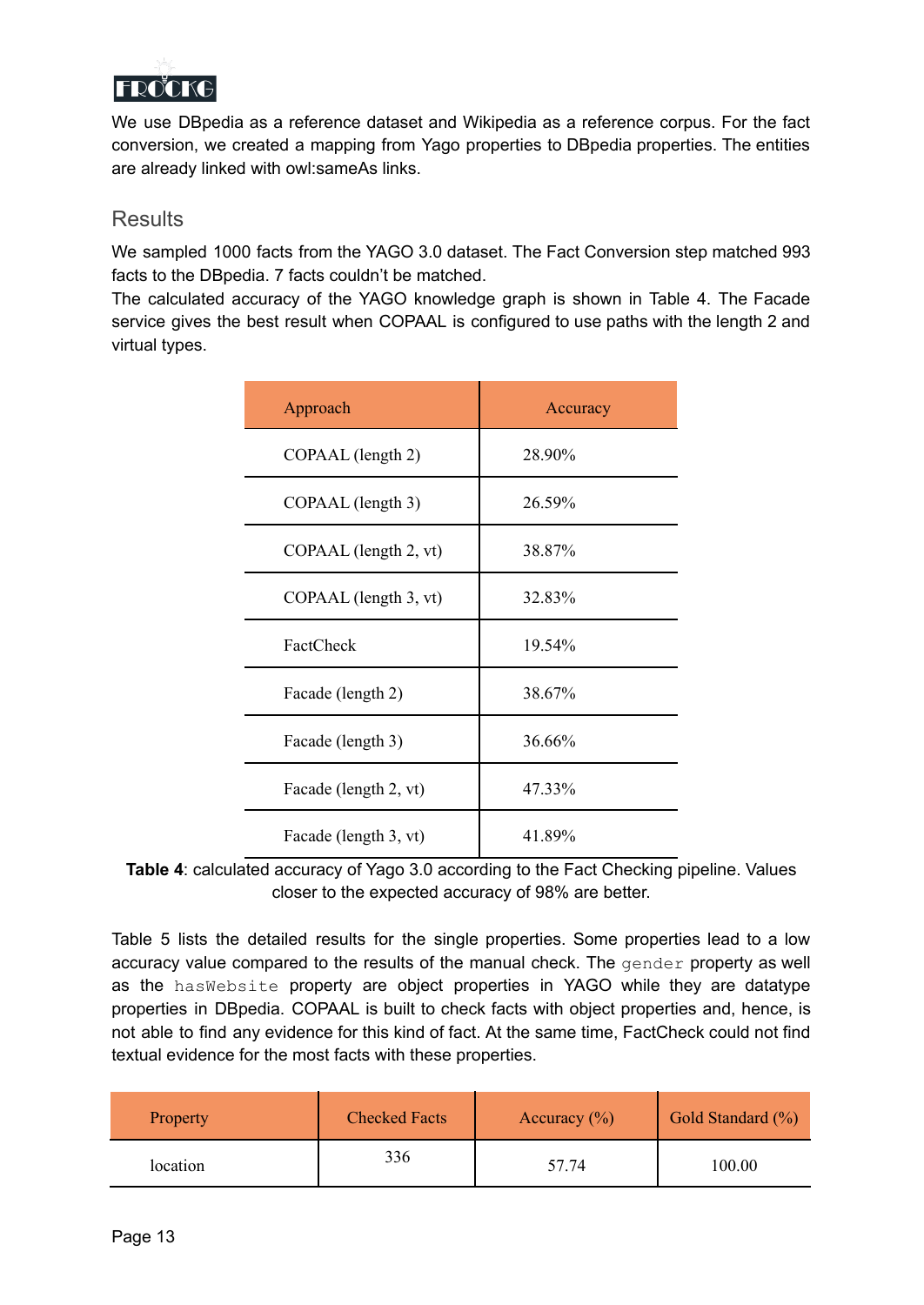

| gender         | 177            | 8.47   | 100.00     |
|----------------|----------------|--------|------------|
| team           | 73             | 89.04  | 100.00     |
| isAffiliatedTo | 97             | 7.22   | 100.00     |
| wasBornIn      | 54             | 87.04  | 100.00     |
| created        | 49             | 42.86  | 100.00     |
| hasWebsite     | 39             | 0.00   | 100.00     |
| actedIn        | 29             | 86.21  | 98.68      |
| hasWonPrize    | 27             | 85.19  | 100.00     |
| graduatedFrom  | 16             | 93.75  | 100.00     |
| diedIn         | 16             | 68.75  | 100.00     |
| isMarriedTo    | 11             | 81.82  | 100.00     |
| hasChild       | 10             | 70.00  | 95.89      |
| isPoliticianOf | $\,8\,$        | 0.00   | 100.00     |
| owns           | $\,8\,$        | 75.00  | 98.21      |
| hasMusicalRole | $\tau$         | 57.14  | 100.00     |
| isCitizenOf    | $\overline{7}$ | 100.00 | $100.00\,$ |
| directed       | 6              | 83.33  | 98.44      |
| influences     | $\overline{4}$ | 0.00   | 94.95      |
| happenedIn     | $\overline{4}$ | 50.00  | $100.00\,$ |
| livesIn        | $\overline{4}$ | 25.00  | 98.41      |
| wroteMusicFor  | $\overline{3}$ | 0.00   | 100.00     |
| participatedIn | $\sqrt{2}$     | 50.00  | $100.00\,$ |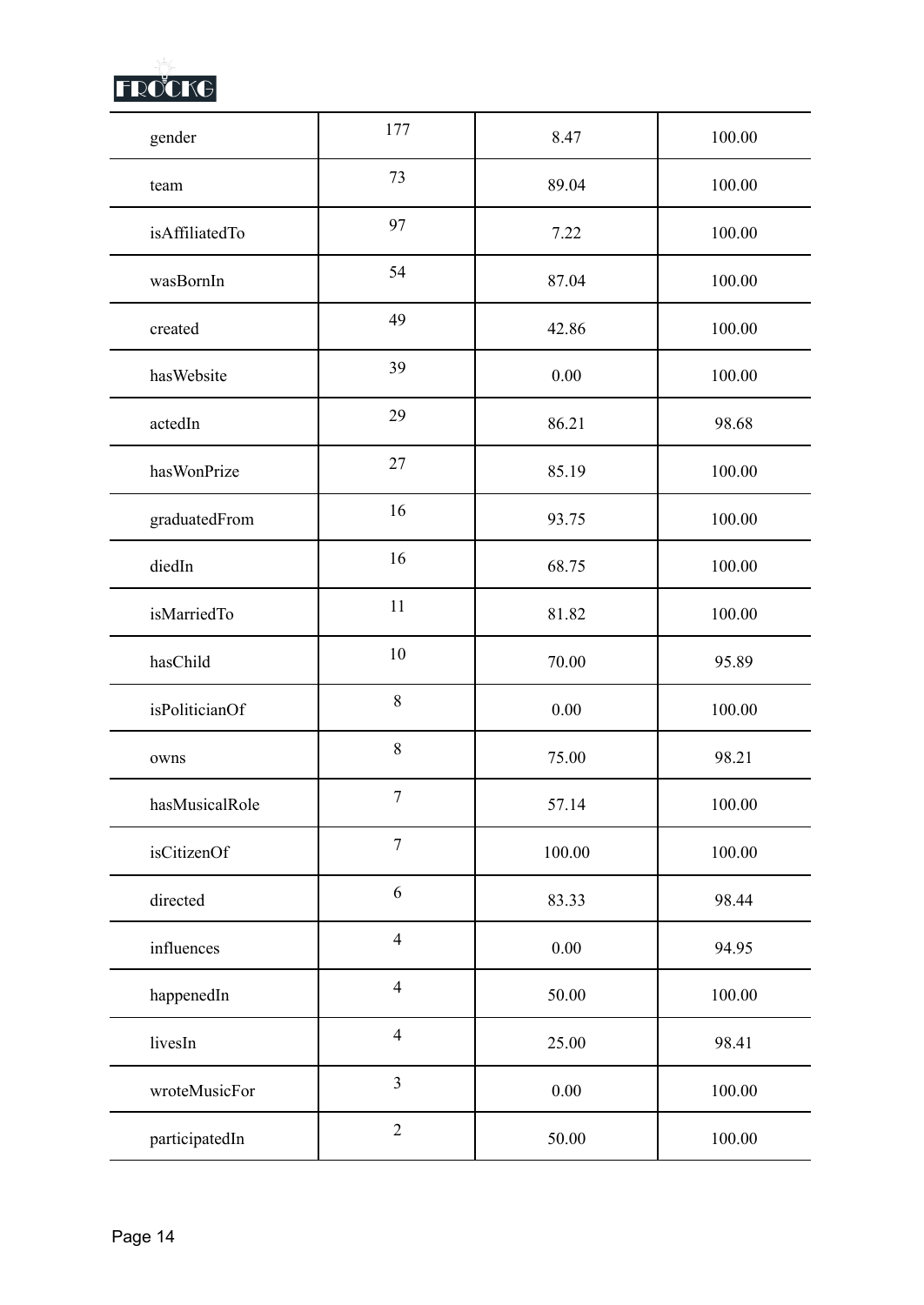

| hasCapital         | 2 | 100.00 | 97.37  |
|--------------------|---|--------|--------|
| isLeaderOf         | 2 | 50.00  | 100.00 |
| edited             |   | 100.00 | 89.28  |
| hasAcademicAdvisor |   | 100.00 | 100.00 |

<span id="page-14-0"></span>**Table 5**: Accuracy per property. Values closer to the expected accuracy of 98% are better.

# Summary

With the work described in this report, WP2 fulfilled all necessary steps to achieve the project's second milestone.

The evaluation results of T2.1 are promising. We showed that the single services with their different approaches to verify a given fact work within the FROCKG platform. At the same time, the evaluation points out several ways to improve the single services as well as the overall FROCKG platform. These points will be part of the remaining work in the second half of the FROCKG project.

The runtime of COPAAL will be improved. The implementation of ESTHER showed that knowledge-graph-based Fact Checking approaches can be very fast if the main work is moved into a preprocessing step. In the case of ESTHER, this step is the A\* search that identifies the paths that are used for the verification. This reduces the verification of a given fact to a simple lookup whether previously identified paths exist between the given subject and object. At the moment, the path search of COPAAL relies on the given fact and, hence, is executed as part of the verification process. However, it is possible to adapt this search and base it on a sample of facts that can be gathered from the knowledge graph. This allows us to decouple the path search from the fact verification and enables an implementation of the search as a preprocessing step.

For FactCheck, we saw a high impact of patterns that are used to generate queries to get relevant documents. This is an important insight for WP6 as we will have to come up with patterns for the properties that we want to use in the single use cases.

Further, ESTHER showed that it can improve the performance of other fact checking approaches. Hence, we will integrate it into the FROCKG platform as an optional service that can be used if the necessary knowledge graphs embedding are available for the reference knowledge graph.

Finally, our results underline that the combination of several Fact Checking approaches leads to an improvement. Hence, the development of the facade as an extendable component was a good choice and allows the further addition of other Fact Checking approaches if necessary.

The evaluation results of T2.2 show the effectiveness of the knowledge graph veracity framework. The next steps will be the further improvement of the single FactChecking approaches within T2.1 and the extension of the framework based on the use cases in WP5.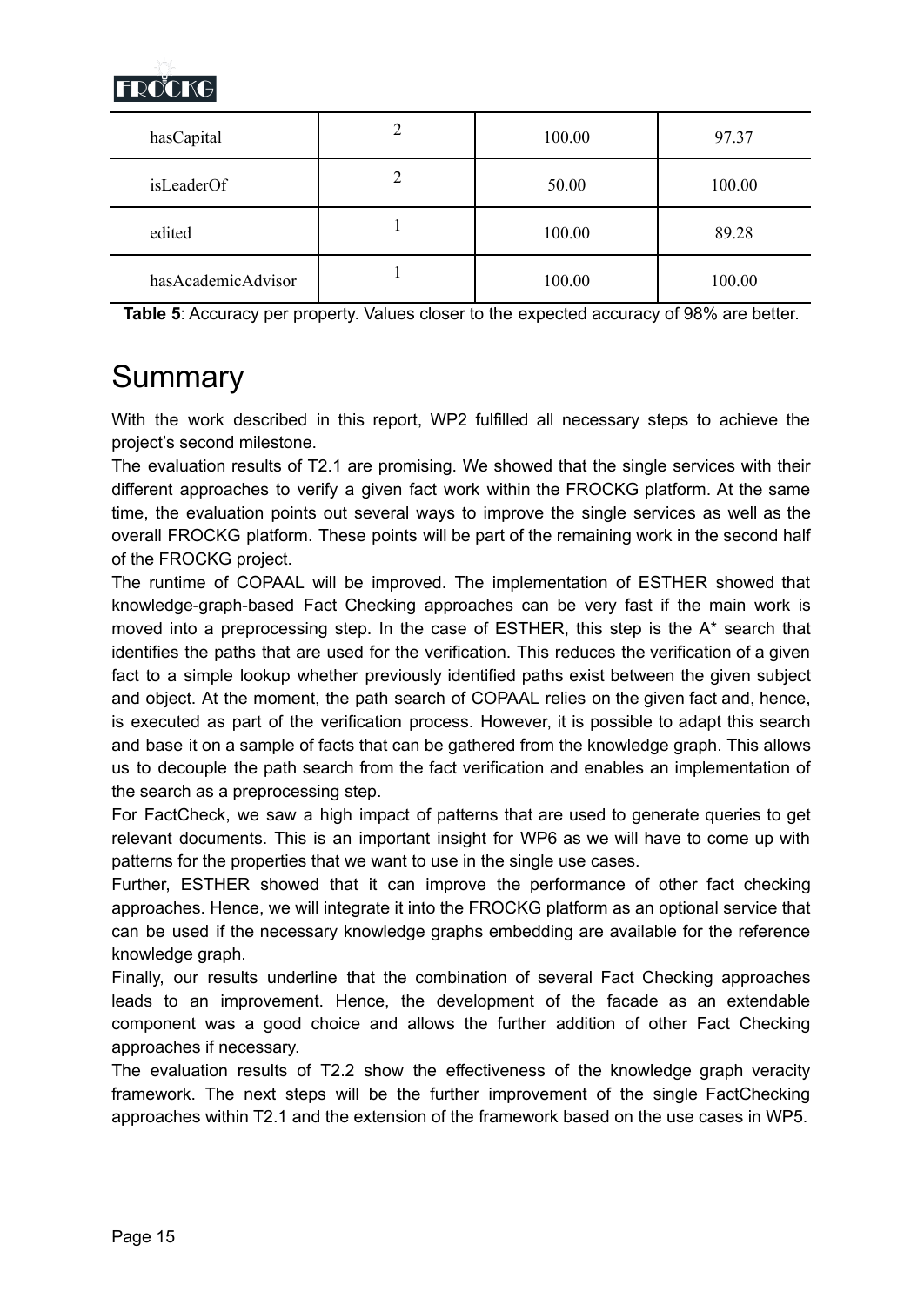

# <span id="page-15-0"></span>References

- [1] Zafar Habeeb Syed, Michael Röder, and Axel-Cyrille Ngonga Ngomo: "FactCheck: Validating RDF Triples using Textual Evidence". In Proceedings of the International Conference on Information and Knowledge Management (CIKM), 2018.
- [2] Shiralkar, P., Flammini, A., Menczer, F., Ciampaglia, G.L.: "Finding streams in knowledge graphs to support fact checking". In: 2017 IEEE International Conference on Data Mining (ICDM). pp. 859–864. IEEE (2017)
- [3] Katz, L.: "A new status index derived from sociometric analysis". Psychometrika 18 (1953)
- [4] Xu, Z., Pu, C., Yang, J.: "Link prediction based on path entropy". Physica A: Statistical Mechanics and its Applications 456, 294–301 (2016)
- [5] Jeh, G., Widom, J.: Simrank: "A measure of structural-context similarity". In: Proceedings of the Eighth ACM SIGKDD Intern. Conf. on Knowledge Discovery and Data Mining (2002)
- [6] Adamic, L.A., Adar, E.: "Friends and neighbors on the web". Social Networks 25(3) (2003)
- [7] Liben-Nowell, D., Kleinberg, J.: "The link prediction problem for social networks". In: Proceedings of the Twelfth Intern. Conf. on Information and Knowledge Management (2003)
- [8] Shi, B., Weninger, T.: "Fact checking in large knowledge graphs A discriminative predicate path mining approach". CoRR abs/1510.05911 (2015)
- [9] Shi, B., Weninger, T.: "Discriminative predicate path mining for fact checking in knowledge graphs". Knowledge-based systems 104, 123–133 (2016)
- [10] Lao, N., Cohen, W.W.: "Relational retrieval using a combination of path-constrained random walks". Machine learning 81(1), 53–67 (2010)
- [11] Zafar Habeeb Syed, Michael Röder, and Axel-Cyrille Ngonga Ngomo: "Unsupervised Discovery of Corroborative Paths for Fact Validation". The Semantic Web – ISWC 2019 , page 630–646. Cham, Springer International Publishing, (2019)
- [12] D. Gerber, D. Esteves, J. Lehmann, L. Bühmann, R. Usbeck, A. Ngonga Ngomo, and R. Speck: "DeFacto - Temporal and Multilingual Deep Fact Validation". Web Semantics: Science, Services and Agents on the World Wide Web (2015)
- [13] Satoshi Nakamura, Shinji Konishi, Adam Jatowt, Hiroaki Ohshima, Hiroyuki Kondo, Taro Tezuka, Satoshi Oyama, and Katsumi Tanaka: "Trustworthiness analysis of web search results". Research and advanced technology for digital libraries (2007), 38–49.